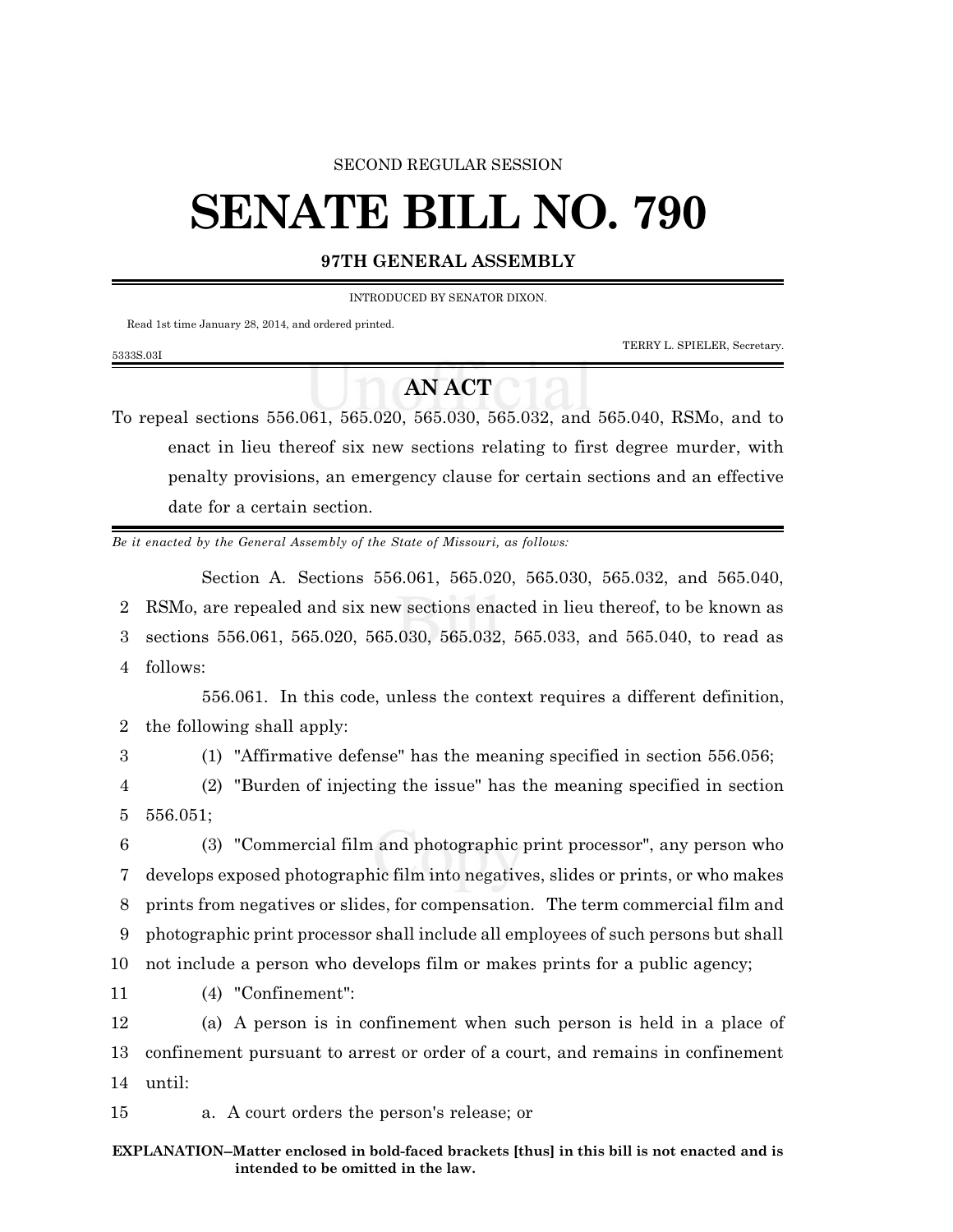b. The person is released on bail, bond, or recognizance, personal or otherwise; or

 c. A public servant having the legal power and duty to confine the person authorizes his release without guard and without condition that he return to confinement;

(b) A person is not in confinement if:

a. The person is on probation or parole, temporary or otherwise; or

 b. The person is under sentence to serve a term of confinement which is not continuous, or is serving a sentence under a work-release program, and in either such case is not being held in a place of confinement or is not being held under guard by a person having the legal power and duty to transport the person to or from a place of confinement;

 (5) "Consent": consent or lack of consent may be expressed or implied. Assent does not constitute consent if:

 (a) It is given by a person who lacks the mental capacity to authorize the conduct charged to constitute the offense and such mental incapacity is manifest or known to the actor; or

 (b) It is given by a person who by reason of youth, mental disease or defect, intoxication, a drug-induced state, or any other reason is manifestly unable or known by the actor to be unable to make a reasonable judgment as to the nature or harmfulness of the conduct charged to constitute the offense; or

(c) It is induced by force, duress or deception;

(6) "Criminal negligence" has the meaning specified in section 562.016;

 (7) "Custody", a person is in custody when the person has been arrested but has not been delivered to a place of confinement;

 (8) "Dangerous felony" means the felonies of **murder in the first degree,** arson in the first degree, assault in the first degree, attempted rape in the first degree if physical injury results, attempted forcible rape if physical injury results, attempted sodomy in the first degree if physical injury results, attempted forcible sodomy if physical injury results, rape in the first degree, forcible rape, sodomy in the first degree, forcible sodomy, kidnapping, murder in the second degree, assault of a law enforcement officer in the first degree, domestic assault in the first degree, elder abuse in the first degree, robbery in the first degree, statutory rape in the first degree when the victim is a child less than twelve years of age at the time of the commission of the act giving rise to the offense, statutory sodomy in the first degree when the victim is a child less than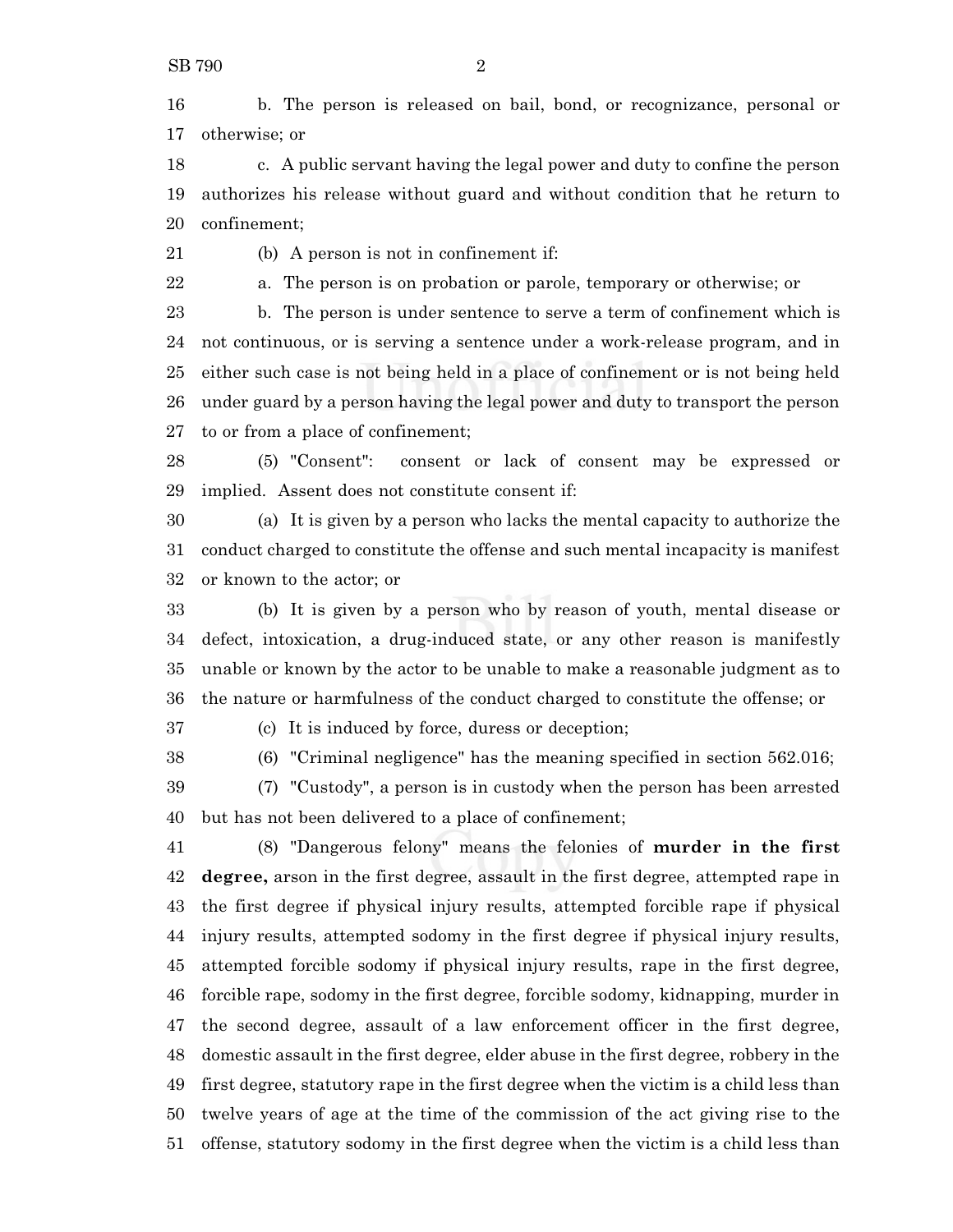twelve years of age at the time of the commission of the act giving rise to the offense, and, abuse of a child if the child dies as a result of injuries sustained from conduct chargeable under section 568.060, child kidnapping, and parental kidnapping committed by detaining or concealing the whereabouts of the child for not less than one hundred twenty days under section 565.153;

 (9) "Dangerous instrument" means any instrument, article or substance, which, under the circumstances in which it is used, is readily capable of causing death or other serious physical injury;

 (10) "Deadly weapon" means any firearm, loaded or unloaded, or any weapon from which a shot, readily capable of producing death or serious physical injury, may be discharged, or a switchblade knife, dagger, billy **club**, blackjack or metal knuckles;

(11) "Felony" has the meaning specified in section 556.016;

(12) "Forcible compulsion" means either:

(a) Physical force that overcomes reasonable resistance; or

 (b) A threat, express or implied, that places a person in reasonable fear of death, serious physical injury or kidnapping of such person or another person;

 (13) "Incapacitated" means that physical or mental condition, temporary or permanent, in which a person is unconscious, unable to appraise the nature of such person's conduct, or unable to communicate unwillingness to an act;

(14) "Infraction" has the meaning specified in section 556.021;

(15) "Inhabitable structure" has the meaning specified in section 569.010;

(16) "Knowingly" has the meaning specified in section 562.016;

 (17) "Law enforcement officer" means any public servant having both the power and duty to make arrests for violations of the laws of this state, and federal law enforcement officers authorized to carry firearms and to make arrests for violations of the laws of the United States;

(18) "Misdemeanor" has the meaning specified in section 556.016;

(19) "Offense" means any felony, misdemeanor or infraction;

 (20) "Physical injury" means physical pain, illness, or any impairment of physical condition;

 (21) "Place of confinement" means any building or facility and the grounds thereof wherein a court is legally authorized to order that a person charged with or convicted of a crime be held;

 (22) "Possess" or "possessed" means having actual or constructive possession of an object with knowledge of its presence. A person has actual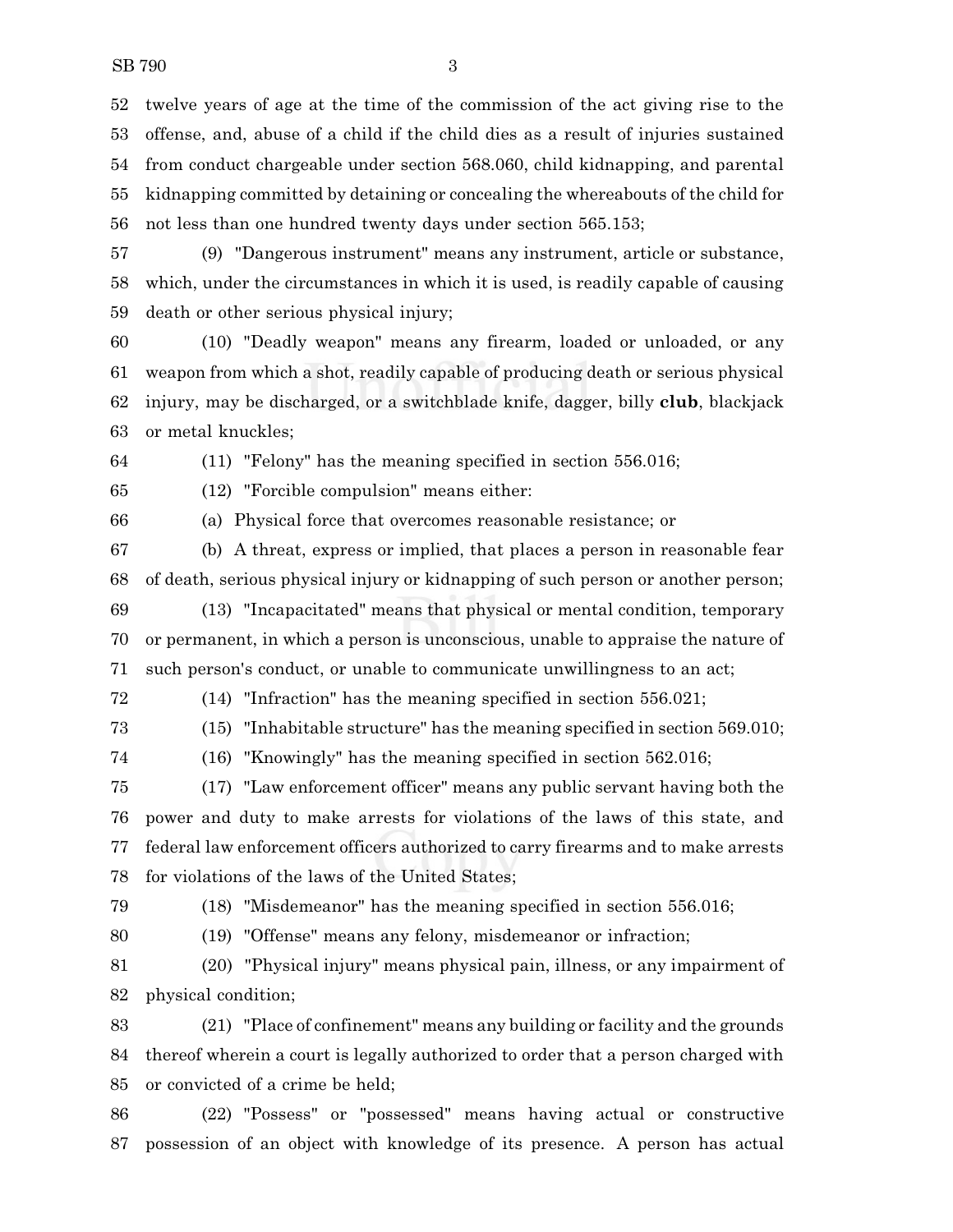possession if such person has the object on his or her person or within easy reach and convenient control. A person has constructive possession if such person has the power and the intention at a given time to exercise dominion or control over the object either directly or through another person or persons. Possession may also be sole or joint. If one person alone has possession of an object, possession is sole. If two or more persons share possession of an object, possession is joint; (23) "Public servant" means any person employed in any way by a government of this state who is compensated by the government by reason of such person's employment, any person appointed to a position with any government of this state, or any person elected to a position with any government of this state. It includes, but is not limited to, legislators, jurors, members of the judiciary and law enforcement officers. It does not include witnesses;

(24) "Purposely" has the meaning specified in section 562.016;

(25) "Recklessly" has the meaning specified in section 562.016;

 (26) "Ritual" or "ceremony" means an act or series of acts performed by two or more persons as part of an established or prescribed pattern of activity;

 (27) "Serious emotional injury", an injury that creates a substantial risk of temporary or permanent medical or psychological damage, manifested by impairment of a behavioral, cognitive or physical condition. Serious emotional injury shall be established by testimony of qualified experts upon the reasonable expectation of probable harm to a reasonable degree of medical or psychological certainty;

 (28) "Serious physical injury" means physical injury that creates a substantial risk of death or that causes serious disfigurement or protracted loss or impairment of the function of any part of the body;

 (29) "Sexual conduct" means acts of human masturbation; deviate sexual intercourse; sexual intercourse; or physical contact with a person's clothed or unclothed genitals, pubic area, buttocks, or the breast of a female in an act of apparent sexual stimulation or gratification;

 (30) "Sexual contact" means any touching of the genitals or anus of any person, or the breast of any female person, or any such touching through the clothing, for the purpose of arousing or gratifying sexual desire of any person;

 (31) "Sexual performance", any performance, or part thereof, which includes sexual conduct by a child who is less than seventeen years of age;

(32) "Voluntary act" has the meaning specified in section 562.011.

565.020. 1. A person commits the **[**crime**] offense** of murder in the first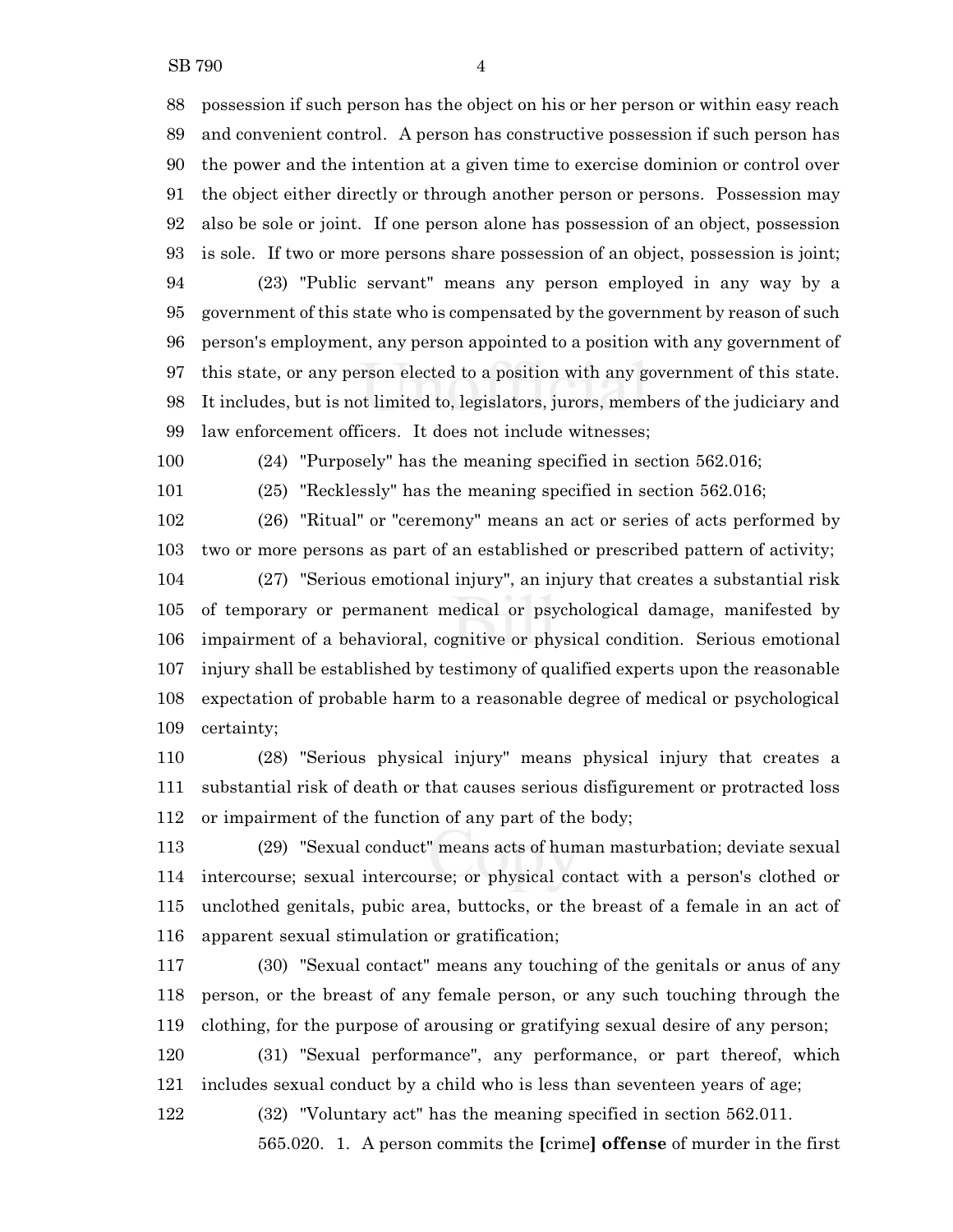degree if he **or she** knowingly causes the death of another person after deliberation upon the matter.

 2. **The offense of** murder in the first degree is a class A felony, and**, if a person is eighteen years of age or older at the time of the offense,** the punishment shall be either death or imprisonment for life without eligibility for probation or parole, or release except by act of the governor; except that, if a person has not reached his **[**sixteenth**] or her eighteenth** birthday at the time of the commission of the **[**crime**] offense**, the punishment shall be **[**imprisonment for life without eligibility for probation or parole, or release except by act of the governor**] as provided under section 565.033**.

565.030. 1. **[**Where murder in the first degree is charged but not submitted or where the state waives the death penalty, the submission to the trier and all subsequent proceedings in the case shall proceed as in all other criminal cases with a single stage trial in which guilt and punishment are submitted together.

 2.**]** Where murder in the first degree is submitted to the trier without a waiver of the death penalty, the trial shall proceed in two stages before the same trier. At the first stage the trier shall decide only whether the defendant is guilty or not guilty of any submitted offense. The issue of punishment shall not be submitted to the trier at the first stage. If an offense is charged other than murder in the first degree in a count together with a count of murder in the first degree, the trial judge shall assess punishment on any such offense according to law, after the defendant is found guilty of such offense and after he finds the defendant to be a prior offender pursuant to chapter 558.

 **[**3.**] 2.** If murder in the first degree is submitted and the death penalty was not waived but the trier finds the defendant guilty of a lesser homicide, a second stage of the trial shall proceed at which the only issue shall be the punishment to be assessed and declared. No further evidence shall be received. If the trier is a jury it shall be instructed on the law. The attorneys may then argue as in other criminal cases the issue of punishment, after which the trier shall assess and declare the punishment as in all other criminal cases.

 **[**4.**] 3.** If the trier at the first stage of a trial where the death penalty was not waived finds the defendant guilty of murder in the first degree, a second stage of the trial shall proceed at which the only issue shall be the punishment to be assessed and declared. Evidence in aggravation and mitigation of punishment, including but not limited to evidence supporting any of the aggravating or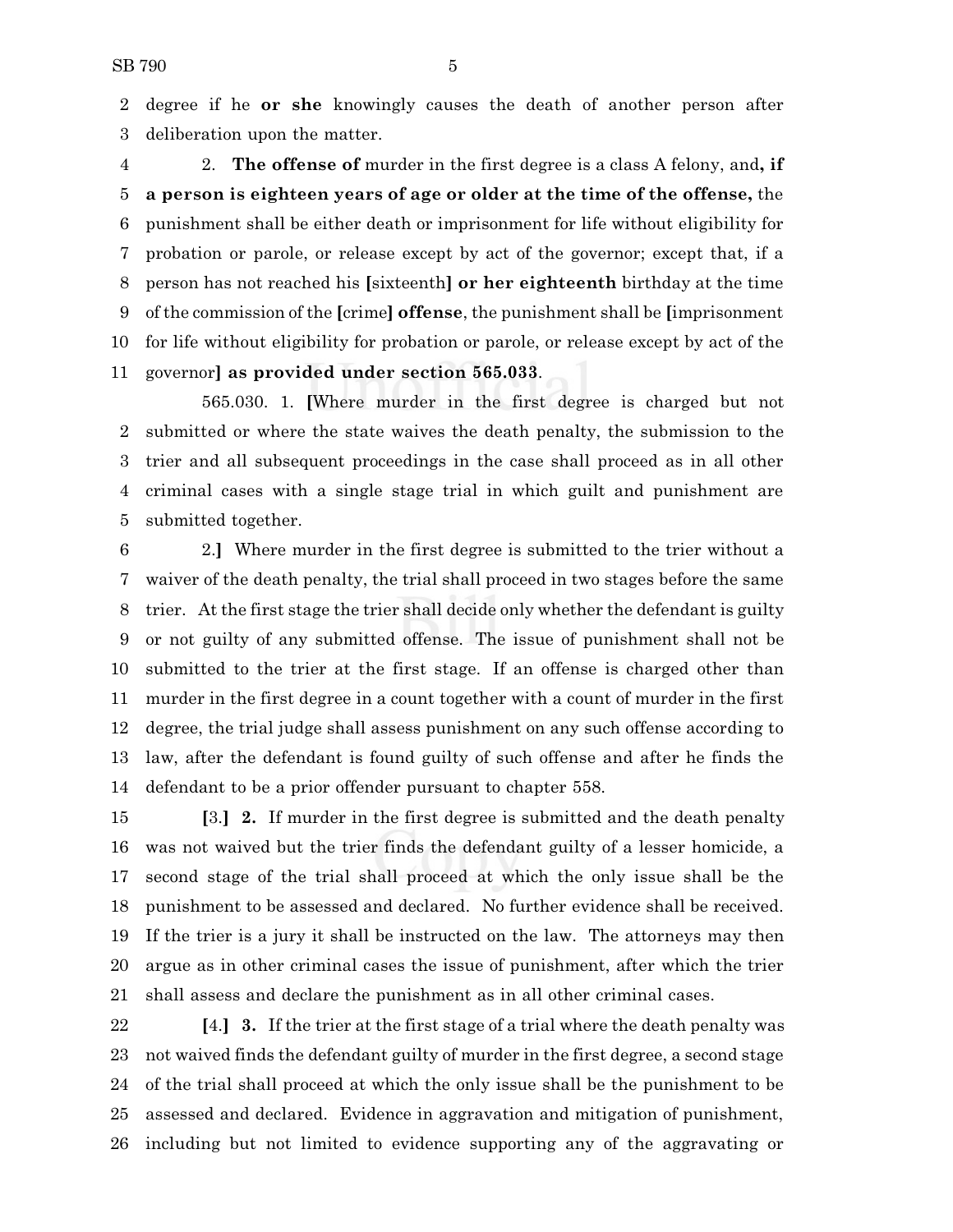mitigating circumstances listed in subsection 2 or 3 of section 565.032, may be presented subject to the rules of evidence at criminal trials. Such evidence may include, within the discretion of the court, evidence concerning the murder victim and the impact of the **[**crime**] offense** upon the family of the victim and others. Rebuttal and surrebuttal evidence may be presented. The state shall be the first to proceed. If the trier is a jury it shall be instructed on the law. The attorneys may then argue the issue of punishment to the jury, and the state shall have the right to open and close the argument. The trier shall assess and declare the punishment at life imprisonment without eligibility for probation, parole, or release except by act of the governor:

 (1) If the trier finds by a preponderance of the evidence that the defendant is mentally retarded; or

 (2) If the trier does not find beyond a reasonable doubt at least one of the statutory aggravating circumstances set out in subsection 2 of section 565.032; or

 (3) If the trier concludes that there is evidence in mitigation of punishment, including but not limited to evidence supporting the statutory mitigating circumstances listed in subsection 3 of section 565.032, which is sufficient to outweigh the evidence in aggravation of punishment found by the trier; or

 (4) If the trier decides under all of the circumstances not to assess and declare the punishment at death. If the trier is a jury it shall be so instructed. If the trier assesses and declares the punishment at death it shall, in its findings or verdict, set out in writing the aggravating circumstance or circumstances listed in subsection 2 of section 565.032 which it found beyond a reasonable doubt. If the trier is a jury it shall be instructed before the case is submitted that if it is unable to decide or agree upon the punishment the court shall assess and declare the punishment at life imprisonment without eligibility for probation, parole, or release except by act of the governor or death. The court shall follow the same procedure as set out in this section whenever it is required to determine punishment for murder in the first degree.

 **[**5.**] 4.** Upon written agreement of the parties and with leave of the court, the issue of the defendant's mental retardation may be taken up by the court and decided prior to trial without prejudicing the defendant's right to have the issue submitted to the trier of fact as provided in subsection 4 of this section.

**[**6.**] 5.** As used in this section, the terms "mental retardation" or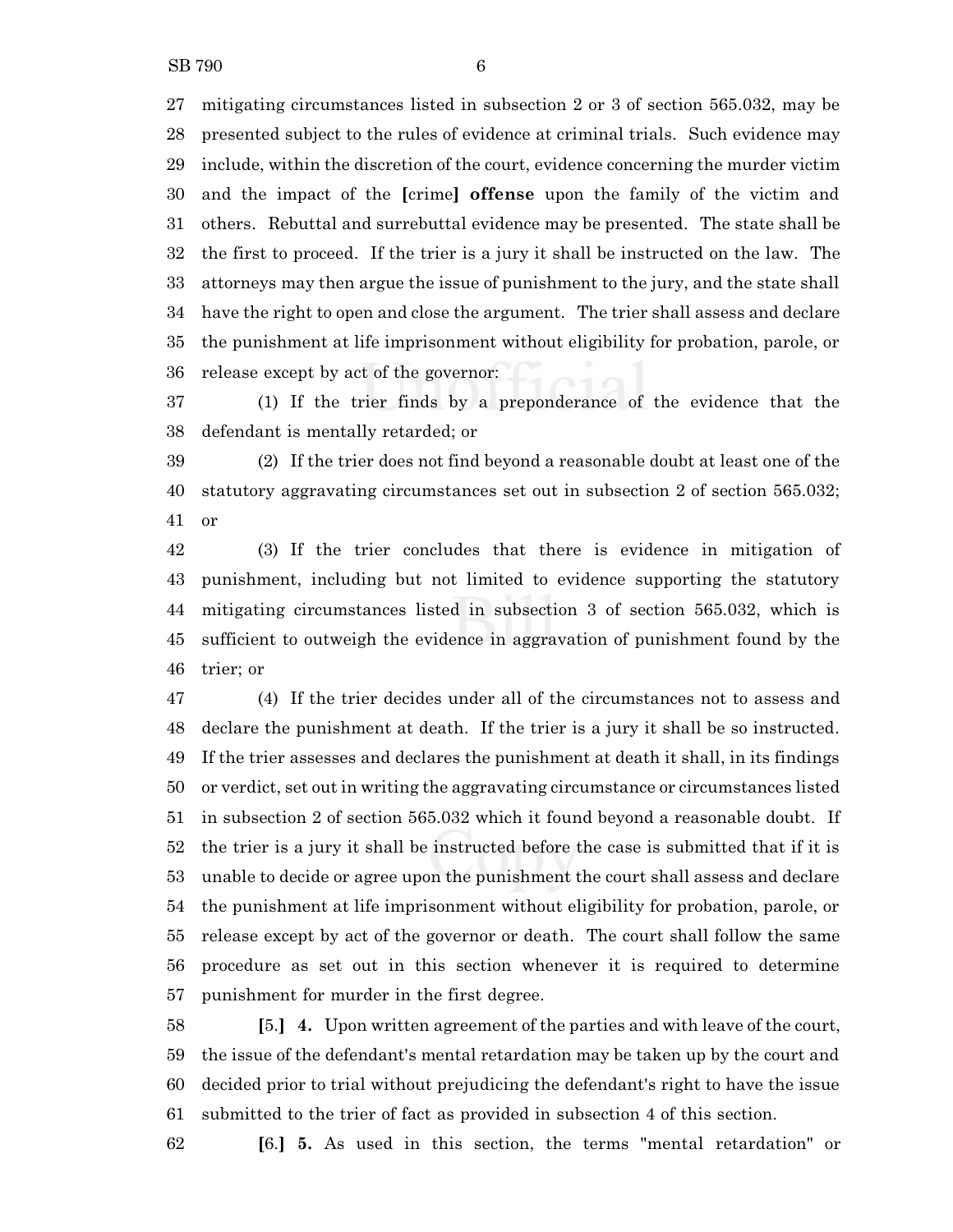"mentally retarded" refer to a condition involving substantial limitations in general functioning characterized by significantly subaverage intellectual functioning with continual extensive related deficits and limitations in two or more adaptive behaviors such as communication, self-care, home living, social skills, community use, self-direction, health and safety, functional academics, leisure and work, which conditions are manifested and documented before eighteen years of age.

 **[**7.**] 6.** The provisions ofthis section shall only govern offenses committed on or after August 28, 2001.

565.032. 1. In all cases of murder in the first degree for which the death penalty is authorized, the judge in a jury-waived trial shall consider, or **[**he**]** shall include in his **or her** instructions to the jury for it to consider:

 (1) Whether a statutory aggravating circumstance or circumstances enumerated in subsection 2 of this section is established by the evidence beyond a reasonable doubt; and

 (2) If a statutory aggravating circumstance or circumstances is proven beyond a reasonable doubt, whether the evidence as a whole justifies a sentence of death or a sentence of life imprisonment without eligibility for probation, parole, or release except by act of the governor. In determining the issues enumerated in subdivisions (1) and (2) of this subsection, the trier shall consider all evidence which it finds to be in aggravation or mitigation of punishment, including evidence received during the first stage of the trial and evidence supporting any of the statutory aggravating or mitigating circumstances set out in subsections 2 and 3 of this section. If the trier is a jury, it shall not be instructed upon any specific evidence which may be in aggravation or mitigation of punishment, but shall be instructed that each juror shall consider any evidence which he **or she** considers to be aggravating or mitigating.

 2. Statutory aggravating circumstances for a murder in the first degree offense shall be limited to the following:

 (1) The offense was committed by a person with a prior record of conviction for murder in the first degree, or the offense was committed by a person who has one or more serious assaultive criminal convictions;

 (2) The murder in the first degree offense was committed while the offender was engaged in the commission or attempted commission of another unlawful homicide;

(3) The offender by his **or her** act of murder in the first degree knowingly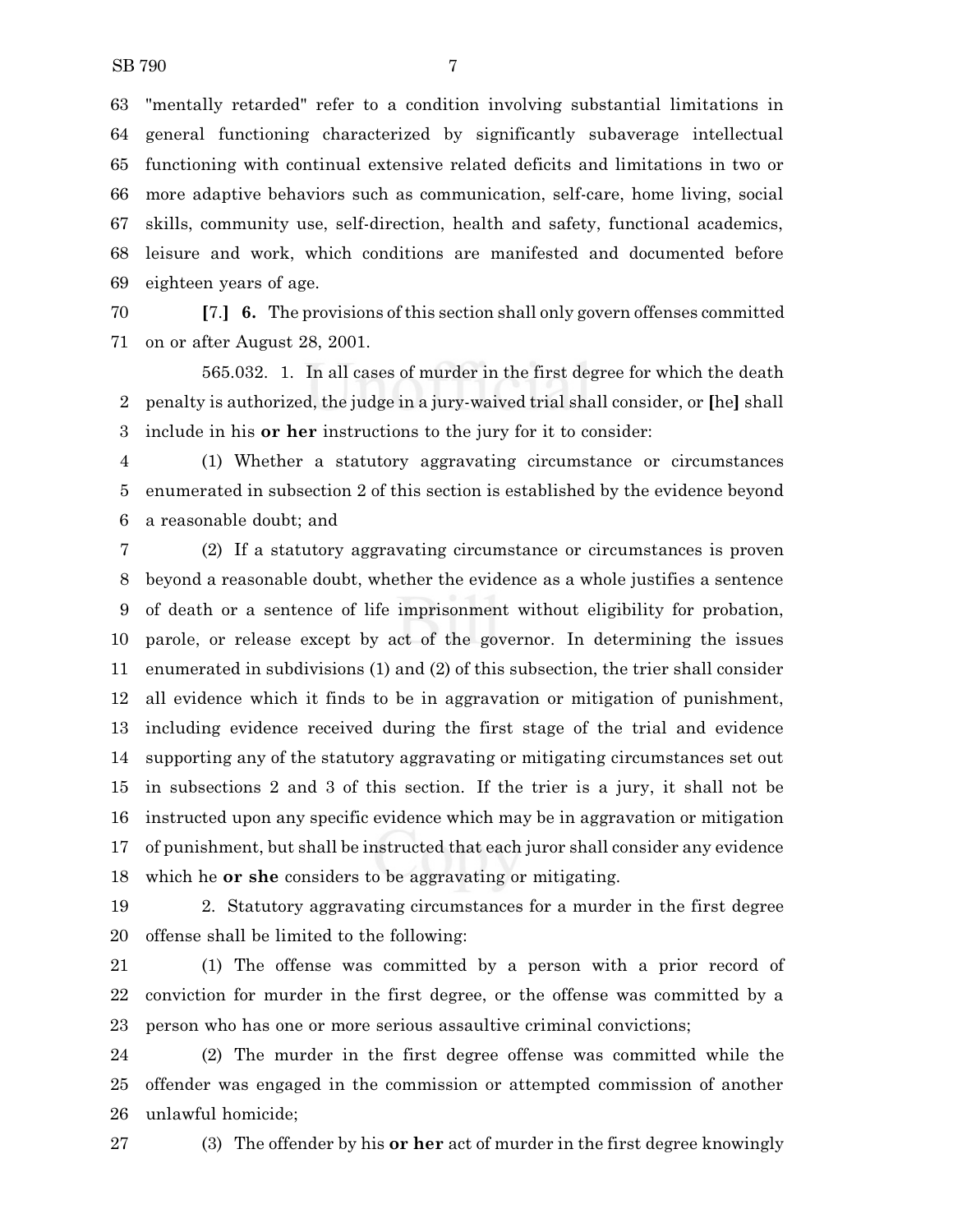created a great risk of death to more than one person by means of a weapon or device which would normally be hazardous to the lives of more than one person;

 (4) The offender committed the offense of murder in the first degree for himself **or herself** or another, for the purpose of receiving money or any other thing of monetary value from the victim of the murder or another;

 (5) The murder in the first degree was committed against a judicial officer, former judicial officer, prosecuting attorney or former prosecuting attorney, circuit attorney or former circuit attorney, assistant prosecuting attorney or former assistant prosecuting attorney, assistant circuit attorney or former assistant circuit attorney, peace officer or former peace officer, elected official or former elected official during or because of the exercise of his official duty;

 (6) The offender caused or directed another to commit murder in the first degree or committed murder in the first degree as an agent or employee of another person;

 (7) The murder in the first degree was outrageously or wantonly vile, horrible or inhuman in that it involved torture, or depravity of mind;

 (8) The murder in the first degree was committed against any peace officer, or fireman while engaged in the performance of his **or her** official duty;

 (9) The murder in the first degree was committed by a person in, or who has escaped from, the lawful custody of a peace officer or place of lawful confinement;

 (10) The murder in the first degree was committed for the purpose of avoiding, interfering with, or preventing a lawful arrest or custody in a place of lawful confinement, of himself **or herself** or another;

 (11) The murder in the first degree was committed while the defendant was engaged in the perpetration or was aiding or encouraging another person to perpetrate or attempt to perpetrate a felony of any degree of rape, sodomy, burglary, robbery, kidnapping, or any felony offense in chapter **[**195**] 579**;

 (12) The murdered individual was a witness or potential witness in any past or pending investigation or past or pending prosecution, and was killed as a result of his **or her** status as a witness or potential witness;

 (13) The murdered individual was an employee of an institution or facility of the department of corrections of this state or local correction agency and was killed in the course of performing his **or her** official duties, or the murdered individual was an inmate of such institution or facility;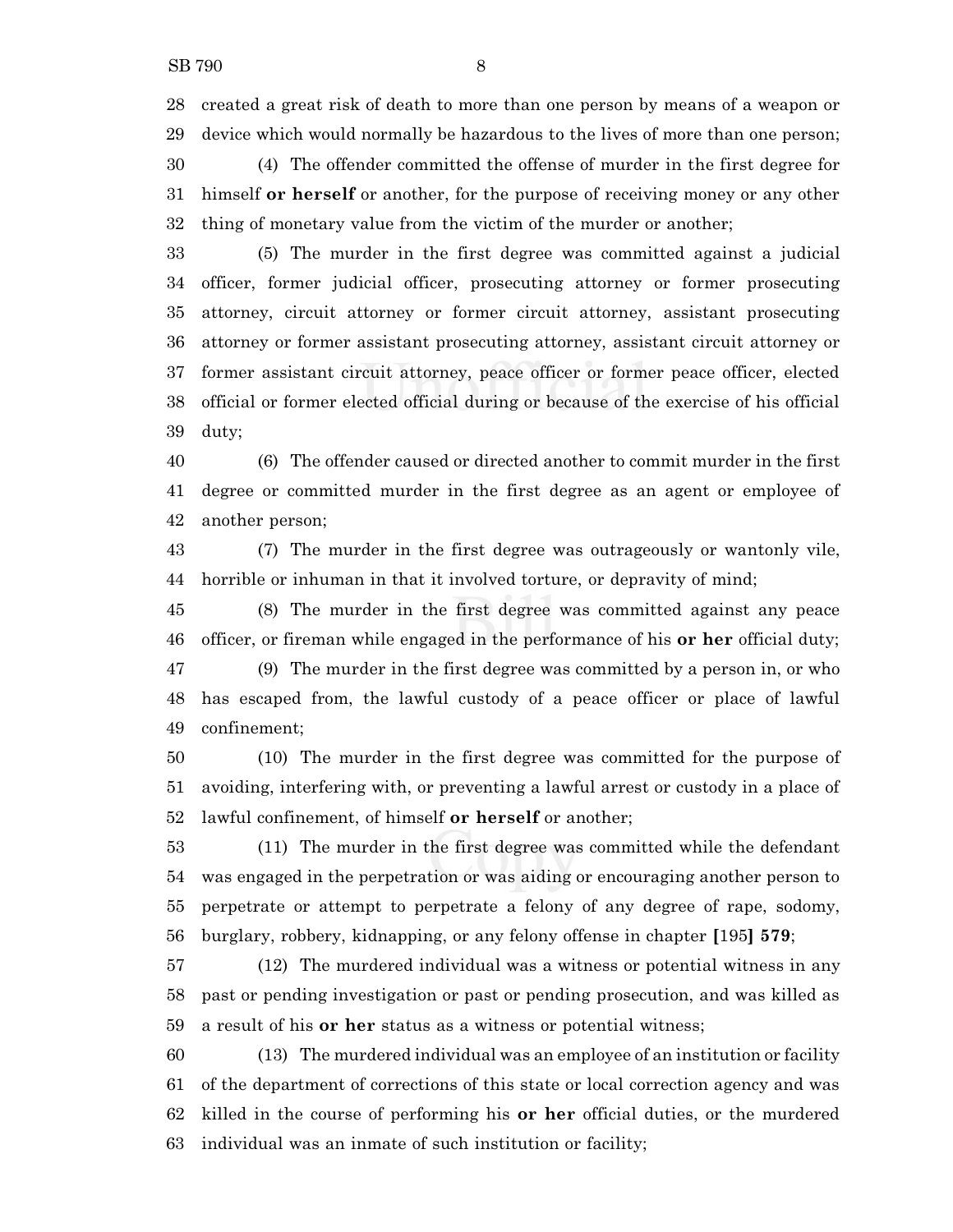(14) The murdered individual was killed as a result of the hijacking of an airplane, train, ship, bus or other public conveyance;

 (15) The murder was committed for the purpose of concealing or attempting to conceal any felony offense defined in chapter **[**195**] 579**;

 (16) The murder was committed for the purpose of causing or attempting to cause a person to refrain from initiating or aiding in the prosecution of a felony offense defined in chapter **[**195**] 579**;

 (17) The murder was committed during the commission of **[**a crime**] an offense** which is part of a pattern of criminal street gang activity as defined in section 578.421.

3. Statutory mitigating circumstances shall include the following:

(1) The defendant has no significant history of prior criminal activity;

 (2) The murder in the first degree was committed while the defendant was under the influence of extreme mental or emotional disturbance;

 (3) The victim was a participant in the defendant's conduct or consented to the act;

 (4) The defendant was an accomplice in the murder in the first degree committed by another person and his **or her** participation was relatively minor; (5) The defendant acted under extreme duress or under the substantial

domination of another person;

 (6) The capacity of the defendant to appreciate the criminality of his **or her** conduct or to conform his **or her** conduct to the requirements of law was substantially impaired;

(7) The age of the defendant at the time of the **[**crime**] offense**.

**565.033. 1. A person found guilty of murder in the first degree who was under the age of eighteen at the time of the commission of the offense shall be sentenced as follows:**

 **(1) A person who at the time of the commission of the offense was sixteen years of age or older shall be sentenced to a term of imprisonment for life without eligibility for probation, parole, or release, or a term of imprisonment, the minimum of which shall be at least fifty years; and**

 **(2) A person who at the time of the commission of the offense was under sixteen years of age shall be sentenced to a term of imprisonment for life without eligibility for probation, parole, or release, or a term of imprisonment, the minimum of which shall be at**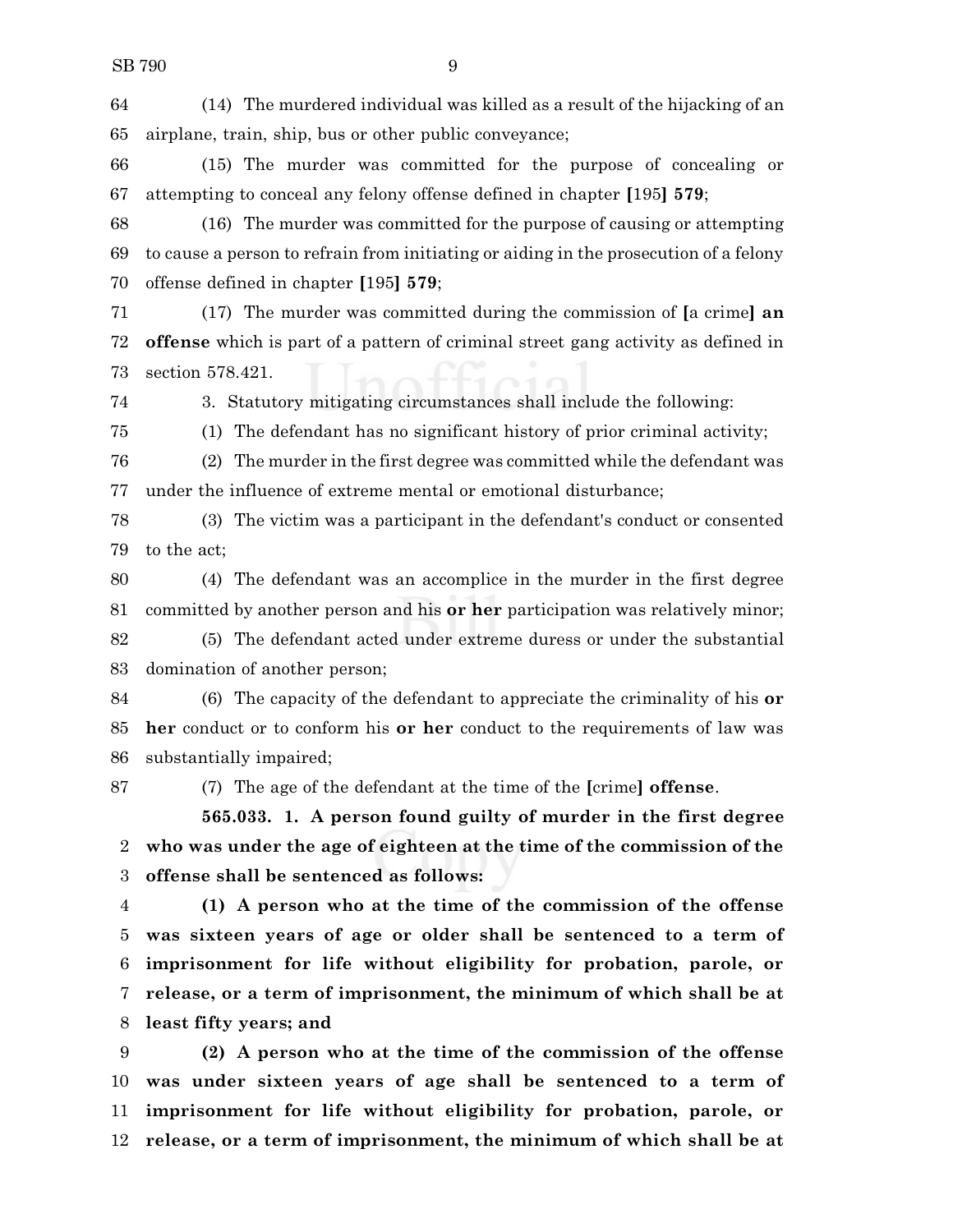**least thirty-five years.**

 **2. If the prosecuting or circuit attorney intends to seek a punishment of imprisonment for life without eligibility for probation, parole, or release, the prosecuting or circuit attorney shall file a notice of such intent after conviction and before sentencing.**

 **3. In determining whether to impose a sentence of life without eligibility for probation, parole, or conditional release, the trier shall consider and make findings on the record regarding the following:**

 **(1) The impact of the offense on each victim, including oral and written victim impact statements made or submitted by family members of the victim detailing the physical, psychological, and economic effects of the offense on the victim and the victim's family. A victim impact statement may include comment on the sentence of the defendant;**

**(2) The impact of the offense on the community;**

 **(3) The threat to the safety of the public or any individual posed by the defendant;**

 **(4) The nature and circumstances of the offense committed by the defendant;**

**(5) The degree of the defendant's culpability;**

**(6) The history and character of the defendant; and**

**(7) Age-related characteristics of the defendant, including:**

**(a) Age;**

**(b) Mental capacity;**

**(c) Maturity;**

 **(d) The degree of criminal sophistication exhibited by the defendant;**

 **(e) The nature and extent of any prior delinquent or criminal history, including the success or failure of any previous attempts by the court to rehabilitate the defendant;**

**(f) Probation or institutional reports; and**

**(g) Other relevant factors.**

 **4. Any person sentenced under section 565.020 to imprisonment for life without eligibility for probation, parole, or release before the effective date of this section for an offense committed when the person was less than eighteen years of age whose case is not final for purposes of appeal as of the effective date of this section may, within six months of the effective date of this section, file a motion with the sentencing**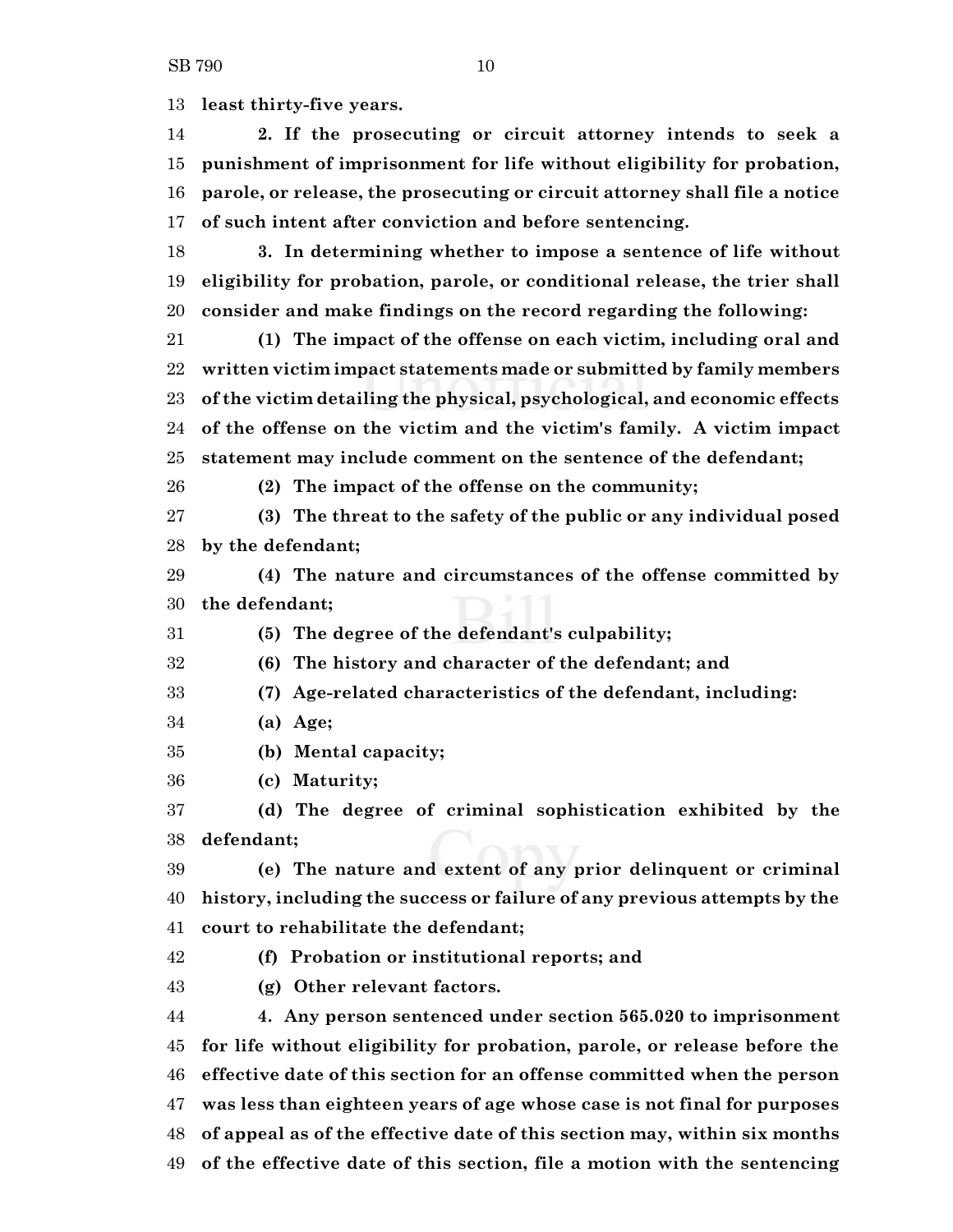**court for a hearing to review the person's sentence for murder in the first degree. If the person pleaded guilty or waived the right to a jury trial when the person was originally sentenced, the sentencing hearing shall be heard by a judge. If a jury sentenced the person, a new jury shall be selected or a jury may be waived by agreement of both parties. The sole purpose of the sentencing hearing shall be to determine if the sentence of imprisonment for life without eligibility for probation, parole, or conditional release shall remain or be amended in accordance with this section.**

 **5. The procedures provided under this section shall not apply to any case that is final for purposes of appeal as of the effective date of this section.**

**6. A case is final for purposes of appeal:**

 **(1) When the time for filing an appeal in the Missouri court of appeals has expired;**

 **(2) If an appeal was filed in the Missouri court of appeals, when the time for filing an application for transfer in the Missouri supreme court has expired;**

 **(3) If an application was filed for transfer to the Missouri supreme court, when the application for transfer was denied or when a timely filed motion for rehearing was denied; or**

 **(4) If the Missouri supreme court granted transfer, when the Missouri supreme court rendered its decision or when a timely filed motion for rehearing was denied.**

565.040. 1. In the event that the death penalty provided in this chapter is held to be unconstitutional, any person convicted of murder in the first degree shall be sentenced by the court to life imprisonment without eligibility for probation, parole, or release except by act of the governor, with the exception that when a specific aggravating circumstance found in a case is held to be unconstitutional or invalid for another reason, the supreme court of Missouri is further authorized to remand the case for resentencing or retrial of the punishment pursuant to subsection 5 of section **[**565.036**] 565.035**.

 2. In the event that any death sentence imposed pursuant to this chapter is held to be unconstitutional, the trial court which previously sentenced the defendant to death shall cause the defendant to be brought before the court and shall sentence the defendant to life imprisonment without eligibility for probation, parole, or release except by act of the governor, with the exception that